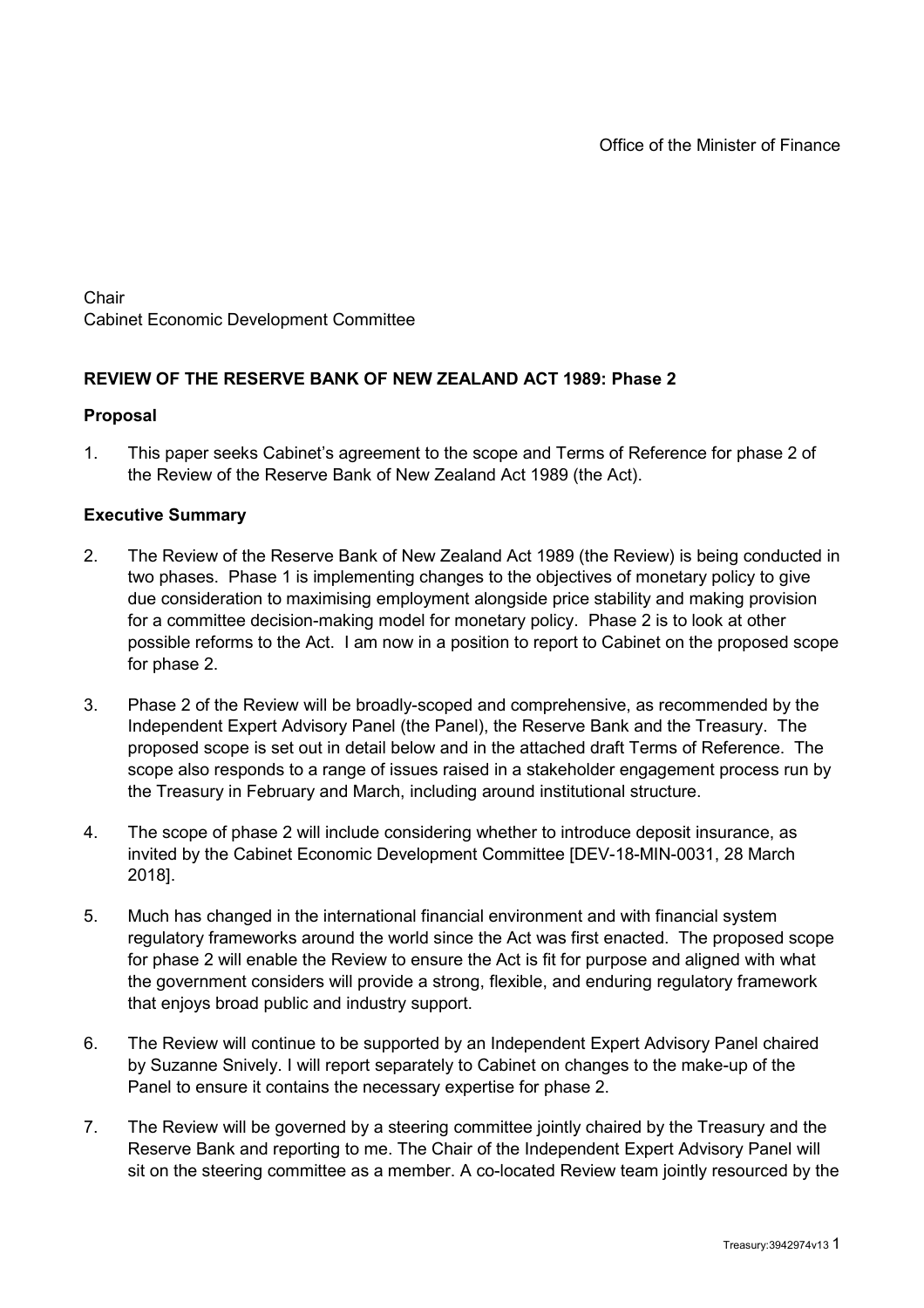Treasury and the Reserve Bank will carry out the work. As its first task, the Review team will develop a detailed work programme and identify key deliverables. This will include advice on the prioritisation and sequencing of workstreams and timelines for the development and introduction of legislation.

8. I intend to announce the Terms of Reference for phase 2 in June.

## **Background**

- 9. Last year, the Government announced it would undertake a Review of the Reserve Bank of New Zealand Act 1989 (the Review) to modernise the monetary and financial stability policy frameworks and the Reserve Bank's governance and accountability settings.
- 10. To provide input and support to the Review, I appointed an Independent Expert Advisory Panel (the Panel), tasking it with the initial functions of assisting in the development of highpriority improvements to the monetary policy framework during phase 1 of the Review, as well as making recommendations on the areas to be included in the broader considerations of phase 2.
- 11. The Panel's approach to this has been to establish a well-founded set of questions and considerations that should be included in phase 2. It has done this by considering the evolution of the global and New Zealand financial systems since the Act came into force with a particular focus on the last ten years, by considering reports and critiques from major institutions and independent commentators, and by considering feedback from a stakeholder engagement process on the scope of phase 2.
- 12. In addition to the Panel's recommendations on phase 2, I sought advice from the Treasury and the Reserve Bank.
- 13. I am now in a position to announce the scope and terms of reference for phase 2 of the Review and how phase 2 will be managed.

### **Proposed scope of phase 2 of the Review**

- 14. Taken together, this process has identified a wide range of topics for inclusion in phase 2 that supports a comprehensive review of the legislation.
- 15. A draft Terms of Reference for phase 2 of the Review is attached. To ensure the Act continues to support the operation of the Reserve Bank, phase 2 will consider the following:
	- The institutional arrangements for prudential regulation and supervision
	- Objectives, objective setting processes, and alignment with government policy and risk appetite
	- Statutory functions and powers
	- Role clarity for the Minister of Finance, Board and Governor, including the allocation and co-ordination of powers, functions, and tools
	- Accountabilities
	- The strengths of current legislation, including its flexibility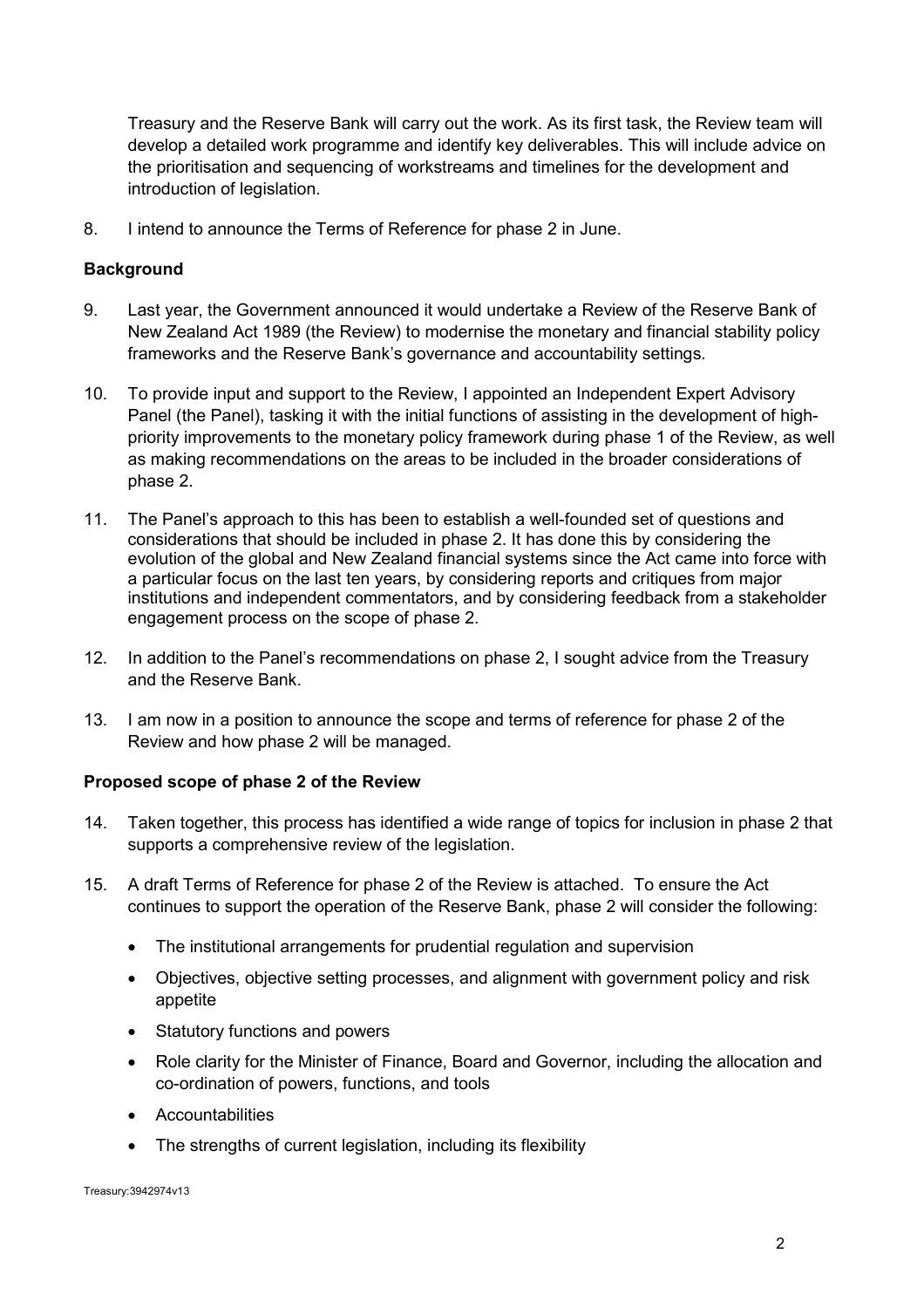- The balance between primary, secondary, and tertiary legislation, including in respect of setting policy
- Co-ordination across government, including pre-existing forums such as the Council of Financial Regulators (CoFR)
- Alignment with the domestic regulatory management system
- Procedural approaches, fairness, and safeguards
- International experience and best practice
- 16. In considering these matters, the Review will be organised around the following key topics:
	- (1) Overarching objectives and the scope, coverage, and coherence of the legislation
	- (2) Institutional governance, and decision-making
	- (3) Trans-Tasman co-ordination
	- (4) Prudential regulation
	- (5) Supervision and enforcement
	- (6) Resolution and crisis management
	- (7) Macro-prudential policy
	- (8) Resourcing and funding
	- (9) Miscellaneous issues

### *Deposit insurance*

- 17. In its recent consideration of the proposed response to foreign margin requirements for overthe-counter (OTC) derivatives, the Cabinet Economic Development Committee discussed the potential implications for depositors. In agreeing to the proposals, the Committee "invited the Minister of Finance to include work on depositor insurance as part of phase 2 of the review of the Reserve Bank of New Zealand Act 1989." [DEV-18-MIN-0031, 28 March 2018]
- 18. Deposit insurance will be considered as part of the 'resolution and crisis management' topic above.

### *Climate Change*

19. The risk that climate changes poses to financial stability over the long term is a growing question internationally and is increasingly receiving central bank attention in other jurisdictions. The Review presents a timely opportunity to consider the role of the central bank in assessing and responding to the risks to New Zealand's financial stability posed by climate change. Options for monitoring and managing the impact of climate risk on the financial system will be included in the Review's consideration of the Reserve Bank's supervisory role.

### *Institutional structure*

20. One thematic area raised during the stakeholder engagement process was separating the Reserve Bank's prudential supervision function into a separate entity. Having considered a range of arguments both for and against institutional separation, the Panel recommended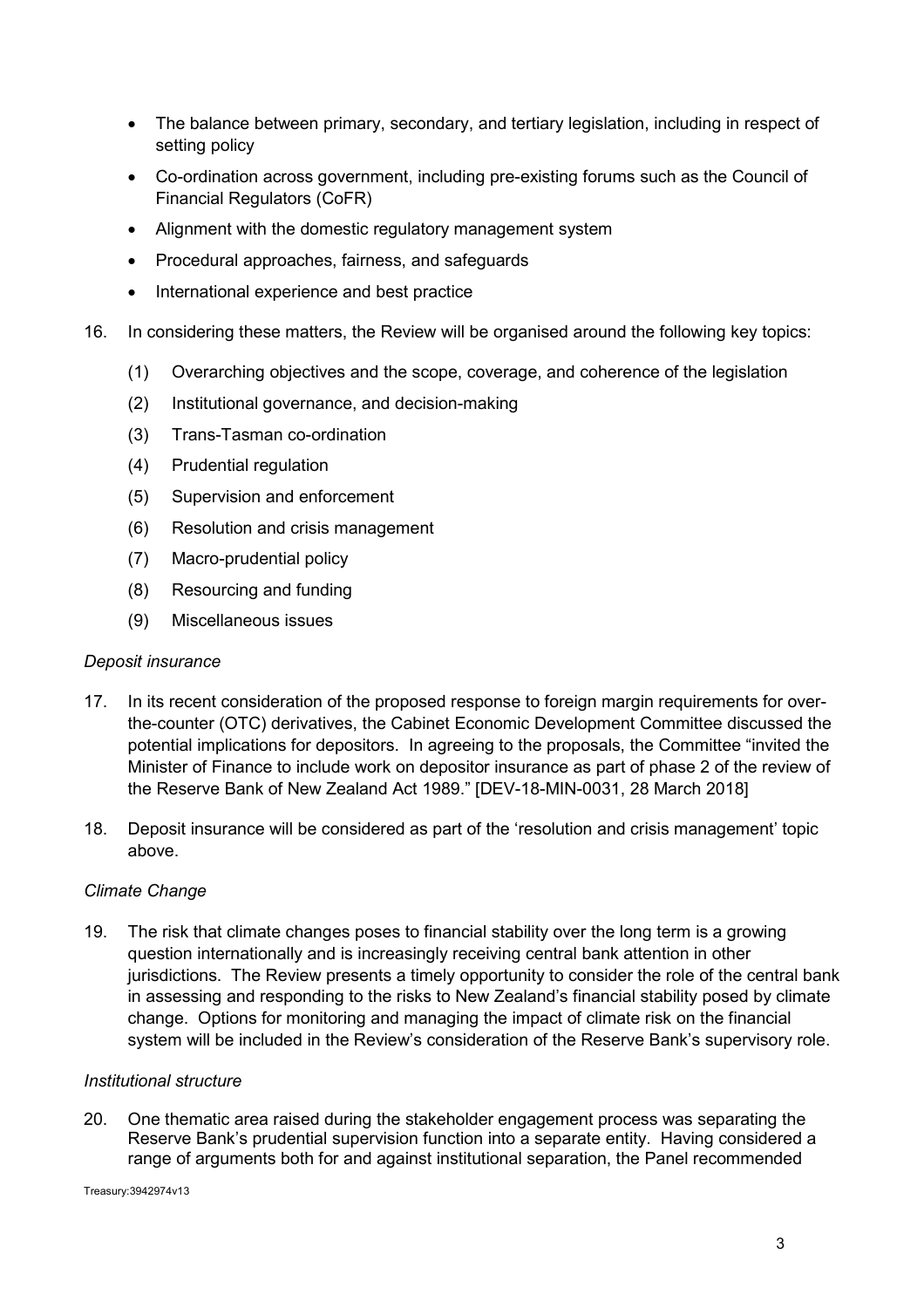excluding institutional separation from phase 2 of the review on the basis that the outcomes sought by its proponents can be achieved through other means including strong leadership of change within the Reserve Bank in conjunction with any changes to the Bank's internal governance arrangements that might result from this Review.

- 21. The Panel also emphasised the Review must ensure that the criteria for effective supervision are in place. These include clear objectives and a structure that is independent, accountable, adequately resourced to undertake effective enforcement powers, and supported by appropriate regulations that take into account the unique characteristics of the banking and financial industry structure in New Zealand
- 22. This view was supported by officials. It is not my intention that prudential supervision be moved into a separate entity. Nonetheless, stakeholders' strong and continued interest in this issue supports its further consideration during the Review. I have therefore asked the Review team to further explain the rationale for retaining prudential supervision inside the Reserve Bank as a part of the first round of public consultation on phase 2 issues. This will enable further submissions on the concept, but will make clear that the government does not plan to go down the separation path at this stage.

## *Out of scope*

- 23. The following areas will be out of scope of phase 2:
	- Fundamental change to the New Zealand-Australian home-host relationship, whereby APRA becomes the sole regulator and supervisor of Australian banks operating in New Zealand
	- The Insurance (Prudential Supervision) Act 2010, Non-Bank Deposit Takers Act 2013, or the proposed Financial Markets Infrastructures Bill, except where consequential changes are necessary or could encourage alignment
	- Covered bonds or netting, except to the extent that any issues requiring change are identified during the review process (for example, if work on crisis management or depositor protection created the need to also look at how encumbrance limits are set)
	- Clearing, payment, and settlement systems and the regulation of Financial Market **Infrastructures**
	- Anti-money laundering (AML) functions (to be reviewed in 2019 as part of the Financial Action Task Force (FATF)/Countering Financing of Terrorism (CFT) review)
	- Other financial system functions within the Reserve Bank such as market operations, other than those that are relevant to the areas for phase 2.

# **Why phase 2 of the Review is important**

24. The Reserve Bank holds a central position in the institutional architecture of the New Zealand economy. It oversees two of the three pillars of New Zealand's macro-economic framework: stable prices delivered by monetary policy and a stable financial system (a sustainable fiscal policy being the third pillar). It is essential that, as one of New Zealand's principal regulators, the Reserve Bank is afforded the soundest of legislative footings to operate at an appropriate degree of arm's length separation from government with the powers necessary to discharge its responsibilities.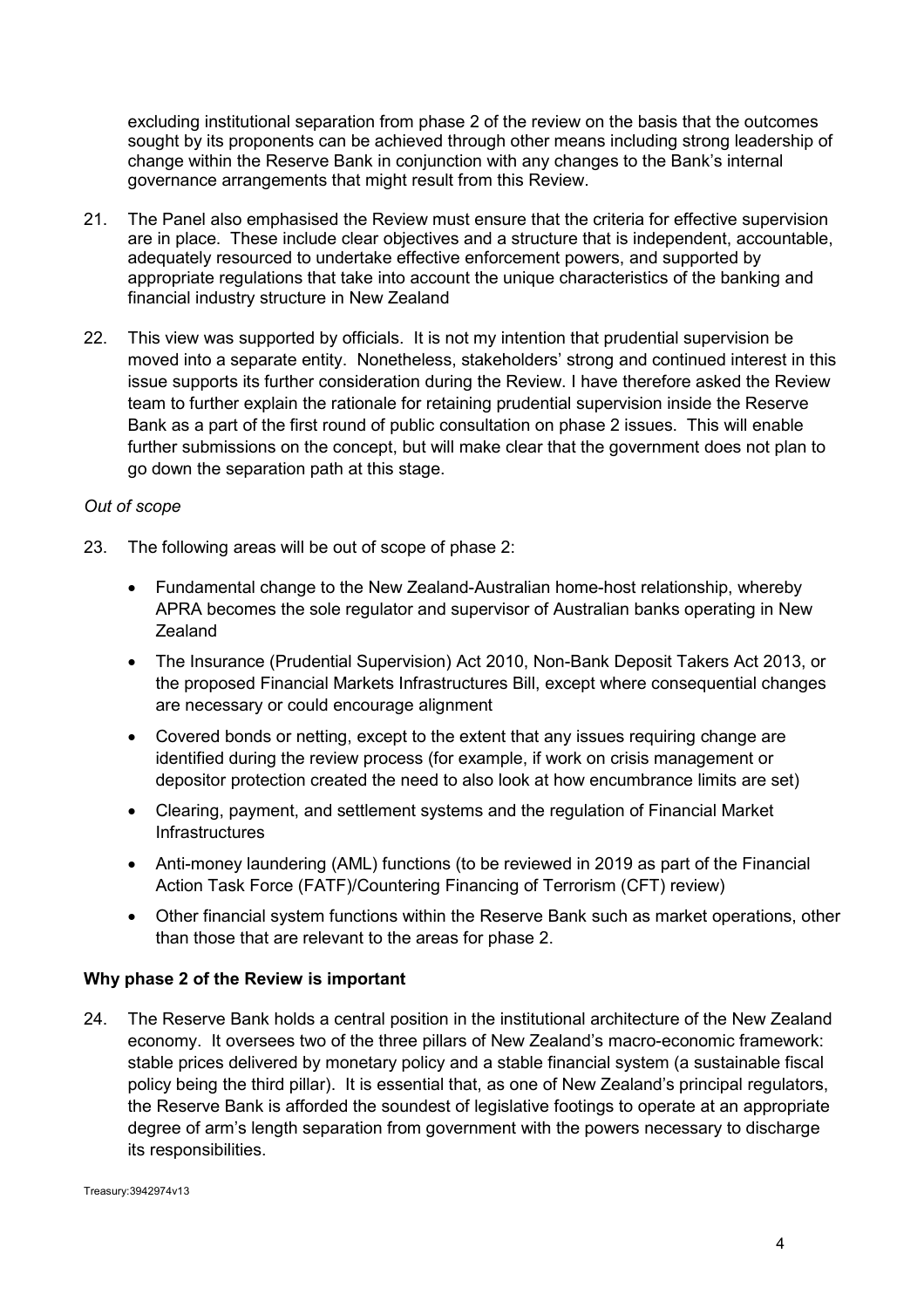- 25. It is similarly essential that the wider financial stability regulatory framework is robust and fit for purpose. A well-functioning and efficient financial system is important for improving the wellbeing and living standards of New Zealanders. The regulatory framework is a key driver in the performance of the financial system.
- 26. Prudential regulation is a key plank in the financial system's regulatory framework. At its most simple level, prudential regulation is a set of requirements for regulated institutions to manage risks and support market and self-discipline. For banks, these requirements include adequate capital and liquidity buffers so that they can withstand shocks, and disclosure obligations so that stakeholders can make well-informed decisions. For the regulator/resolution authority, prudential enforcement powers are also complemented with crisis management powers.
- 27. Prudential supervision monitors institutions' compliance with prudential requirements and helps them to remain strong so that they do not pose a risk to the stability of the financial system. Where threats do arise, effective supervision also helps to ensure that authorities are informed as early as possible and have the information available to take appropriate action to manage the distress of individual institutions, thereby minimising any damage to the wider financial system. Choices around prudential policies and supervision have an impact on how much confidence one can have in the financial system and the level of risk to which the Crown and, ultimately, taxpayers are exposed. It is not possible to eliminate that risk completely and there are often trade-offs to be made between financial stability and financial efficiency.

## *A quality regulatory framework helps to deliver a high-performing regime*

- 28. A strong and clear regulatory framework is therefore essential for providing the conditions in which the financial system can perform well and for managing risk to government finances and the wider economy. Getting it right matters. As the Productivity Commission noted in its 2014 report on Regulatory Institutions and Practices, the 'price' of regulation in general may often be invisible, but the costs of poor regulation can be all too clear (as evidenced by, for example, the events of the 2007-2008 global financial crisis).
- 29. The global financial crisis highlighted that financial crises can impose large and prolonged costs on economies and governments. Although having had only a moderate impact on the banking sector in New Zealand unlike in other jurisdictions like the UK and USA, it demonstrated that the approach taken to financial regulation has to provide long term stability, be consistent through time, and give effect to the government's objectives and its desired level of risk mitigation. Trust and confidence in the financial system are essential in a modern, advanced economy. Institutional arrangements and accountability mechanisms support the necessary buy-in from the public and industry and broad political support.
- 30. The Productivity Commission noted that the institutional arrangements and regulatory practices that constitute the architecture of regulatory regimes shape how regulators and those regulated behave, the quality of decision-making, and ultimately the success of regulatory regimes in achieving desired outcomes. Ensuring that the regulatory regime is fit for purpose not only means the objectives of regulation will more likely be achieved but, importantly, it builds legitimacy and trust in the regulator and regulatory regime.
- Treasury:3942974v13 31. Internationally, the International Monetary Fund (IMF) provides guidance as to what constitutes best practice financial regulation and institutional arrangements. Uppermost for the IMF is the notion that a prudential regulator should be independent and operate at arm's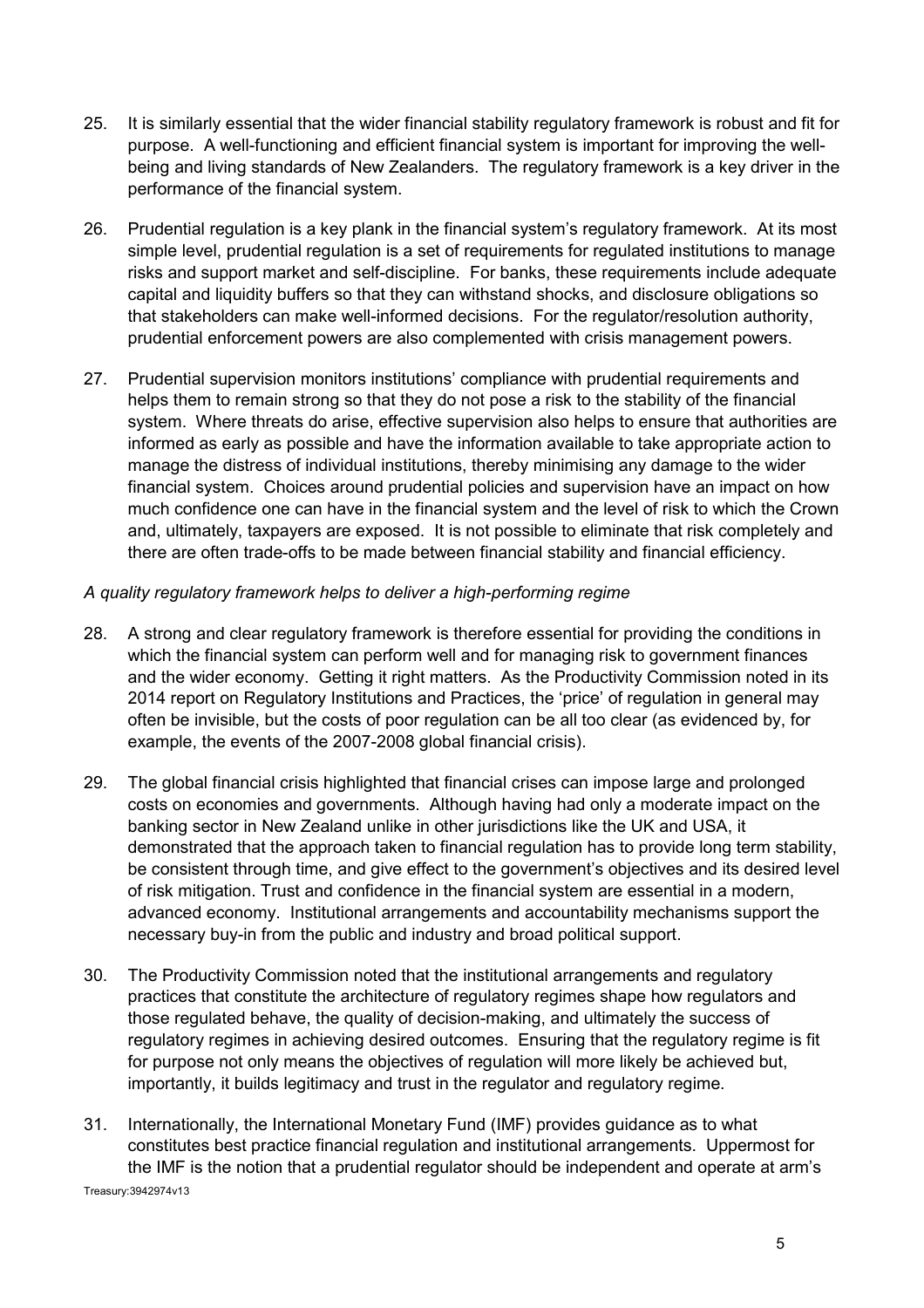length from government. For the IMF there are four dimensions to this independence: institutional, regulatory, supervisory, and budgetary. Institutional independence refers to the status of the regulator outside the executive government and the legislature. Regulatory independence defines the ability of the regulator to autonomously set prudential rules and regulations within the parameters set by the relevant legislation. Supervisory independence is the ability of the agency to exercise judgement on matters pertaining to individual institutions such as licensing, how these institutions are monitored and supervised, as well as the ability to undertake enforcement actions. Budgetary independence refers to the nature of the agency's funding arrangements and the extent to which such arrangements act to reduce the risk of arbitrary political interference.

32. A strong regulatory regime that is based on the delegation of powers to an independent regulator requires robust accountability arrangements. Well-designed accountability arrangements provide for robust public oversight, maintain and enhance the legitimacy of the regulator, and improve the overall performance of the regulator.

#### *A review of the Act is good regulatory stewardship*

- 33. The Government Expectations for Good Regulatory Practice (April 2017) set out expectations for regulatory stewardship. These expectations include:
	- reviewing a regulatory system at appropriate intervals to determine whether it is still fitfor-purpose and likely to remain so in the medium to longer term
	- testing existing operating assumptions, and considering the perspective and experience of regulated parties and others directly affected by the regulatory system's rules and practices, when undertaking review work, and
	- periodically looking at similar regulatory systems, in New Zealand and other jurisdictions, for possible trends, threats, linkages, opportunities for alignment, economies of scale and scope, and examples of innovation and good practice.
- 34. These expectations respond to the findings and recommendations of the Productivity Commission, which noted that in-depth reviews of regulatory regimes in New Zealand often followed a crisis rather than a systematic and strategic approach to review. The Commission also noted the importance of periodic review and endorsed clearly articulated review processes that combine both breadth and depth to keep regulatory regimes up to date.
- 35. Parts of the Reserve Bank Act are nearly thirty years old. In 2008, a number of targeted reforms were made to provide additional accountability requirements on the Reserve Bank, in part to address its additional functions for the non-bank deposit taker and insurance sectors. Much has changed in the international financial environment and with financial system regulatory frameworks around the world since then. Reviewing the Act now is good regulatory stewardship, is consistent with the Government Expectations for Good Regulatory Practice, and offers an opportunity to take account of the findings of the Productivity Commission and the IMF's 2017 Financial Sector Assessment Programme (FSAP) (see paragraph 37 below) where relevant.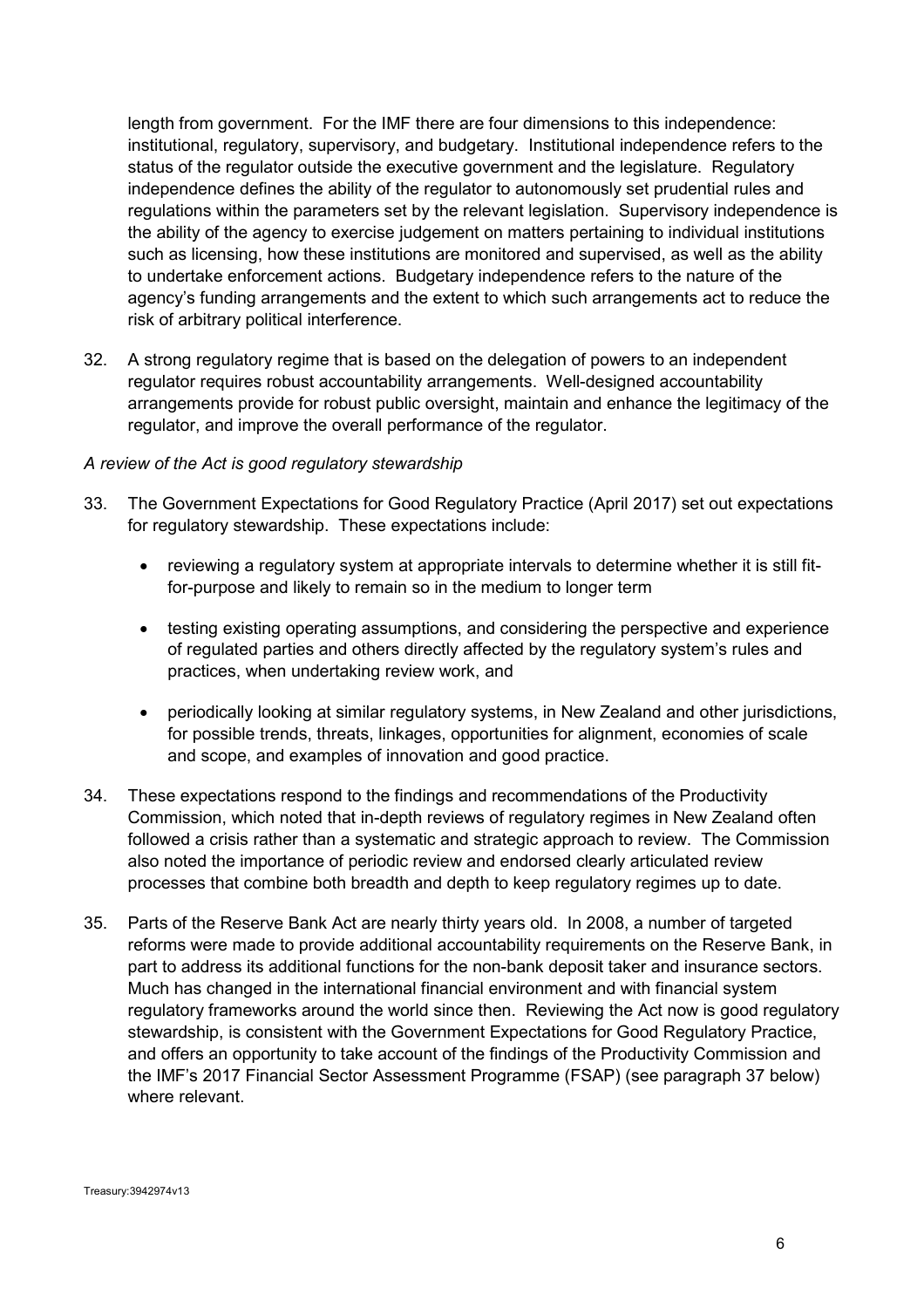### **Development of the scope of phase 2**

- 36. The Panel, the Reserve Bank, and the Treasury all support a broad scope for phase 2 of the Review. The proposed scope provides the flexibility required to consider the range of issues identified by officials, the IMF, industry practitioners, expert commentators, and stakeholders. The scope would enable the Review to consider whether the features of the Act remain fit for purpose and aligned with what the government considers will provide a strong, flexible, and enduring regulatory framework that enjoys broad public and industry support. These features might include:
	- ensuring a well-resourced and empowered regulator
	- an appropriate role for government, with clarity as to the role of the government in setting objectives
	- an appropriate degree of operational independence of the regulator, recognising that there is widespread support for regulation being undertaken by independent regulators to protect the impartiality of decision-making, to create a stable and predictable regulatory environment, to ensure that a long-term view for prudential regulation is taken, and to maintain public confidence
	- an appropriate role for Parliament in overseeing the process around the setting of prudential rules for banks, and
	- ensuring the Act retains sufficient flexibility to deal with unknowable future changes in the financial system.

### *Addressing the IMF Financial Sector Assessment Programme recommendations*

- 37. The IMF's 2017 FSAP report on New Zealand provides a starting point for several aspects of the Review. Officials have yet to provide comprehensive advice to Ministers on the IMF recommendations (the key IMF recommendations are attached at Appendix 2). The IMF commended the record of the Reserve Bank and its staff in many areas and challenged the Bank, and the government, in others. A number of the IMF's key recommendations raise questions that touch on fundamental tenets of the financial stability regulatory framework. These questions include statutory objectives for the Act and operational objectives of the Reserve Bank, resourcing of the Reserve Bank, and the government's interest in the Bank's approach to prudential supervision while protecting the Bank's operational independence as a major financial sector regulator.
- 38. The IMF also made a number of recommendations around New Zealand's crisis management framework such as depositor protection, clarity of roles, responsibilities, and Ministerial powers (including removing the requirement for Ministerial consent when issuing directions in cases not involving systemic implications).
- 39. A comprehensive review of the Act is an appropriate approach for addressing these topics.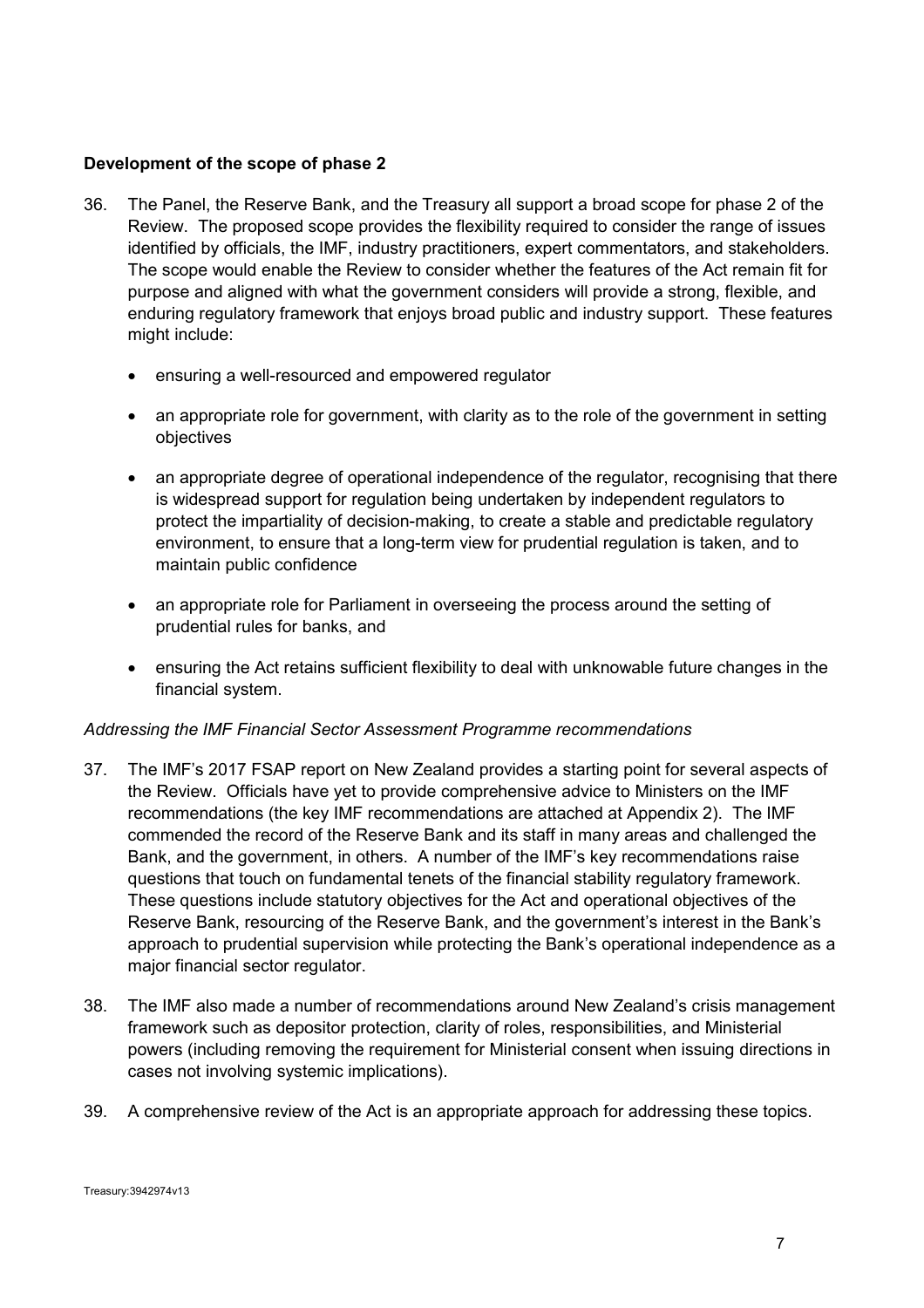### *Alignment with stakeholder concerns*

40. The Treasury ran a stakeholder engagement process for input on the scoping of phase 2 of the Review. The proposed scope for phase 2 does justice to the range of issues that surfaced in this stakeholder engagement process. Many stakeholders were supportive of a review with a broad scope focusing on financial policy. There was not full consensus on all issues and not every stakeholder raised every issue. However, when the views of stakeholders are aggregated, a picture emerges of a desire for a comprehensive review.

### **Role of the Independent Expert Advisory Panel**

- 41. In the Review to date, an Independent Expert Advisory Panel has played an important role in providing advice and making critical judgements on key issues. The diverse and well informed perspectives of Panel members, and a focus on building consensus, provided considerable assurance around the quality of the solutions proposed. The Panel has brought independence and legitimacy to the process thus far, and will form a valuable part of the phase 2 governance framework. The Panel will be engaged on all major issues covered by the Review, with its advice and conclusions informing key Review outputs. The Panel will also report directly to me, as appropriate.
- 42. The Panel will continue to be chaired by Suzanne Snively. As phase 2 of the Review will focus on prudential supervision rather than monetary policy, I will be considering the composition of the panel to ensure it contains the necessary expertise. I will report separately to Cabinet on any changes to the Panel's composition. I may consider adding additional panel members, and rotating members for phase 2 of the Review.

#### **Review Organisation**

43. The Review will be governed by a steering committee jointly chaired by a Treasury Deputy Secretary and Reserve Bank Deputy Governor. The Chair of the Independent Expert Advisory Panel will sit on the steering committee as a member. The committee will report to me on the progress of the Review and to seek further guidance on issues as the Review progresses. A co-located Review team jointly resourced by the Treasury and the Reserve Bank will be led by a Review Director and carry out the detailed work of the Review.

#### **Timeframe for the Review**

- 44. Phase 2 of the Review will be wide-ranging, and the work programme will have to take into account the interconnectedness of the issues under consideration. For example, questions about structure, roles, responsibilities, functions and powers sit at the head level of the Act, but also within individual functions of the Reserve Bank; trans-Tasman co-ordination issues sit across all of the functional areas identified for review; and changes to the role of the Board need to integrate with the introduction of any new committees for decision-making.
- 45. At the same time, a range of choices is available to prioritise certain aspects of the Review that are particularly important or sensitive, and accelerate progress towards the implementation of legislative amendments in those areas. Careful sequencing of the review will facilitate a streamlined and efficient process and potential staggering of legislative amendments. It is envisaged that most of the major legislative amendments could be advanced within the current Parliamentary term.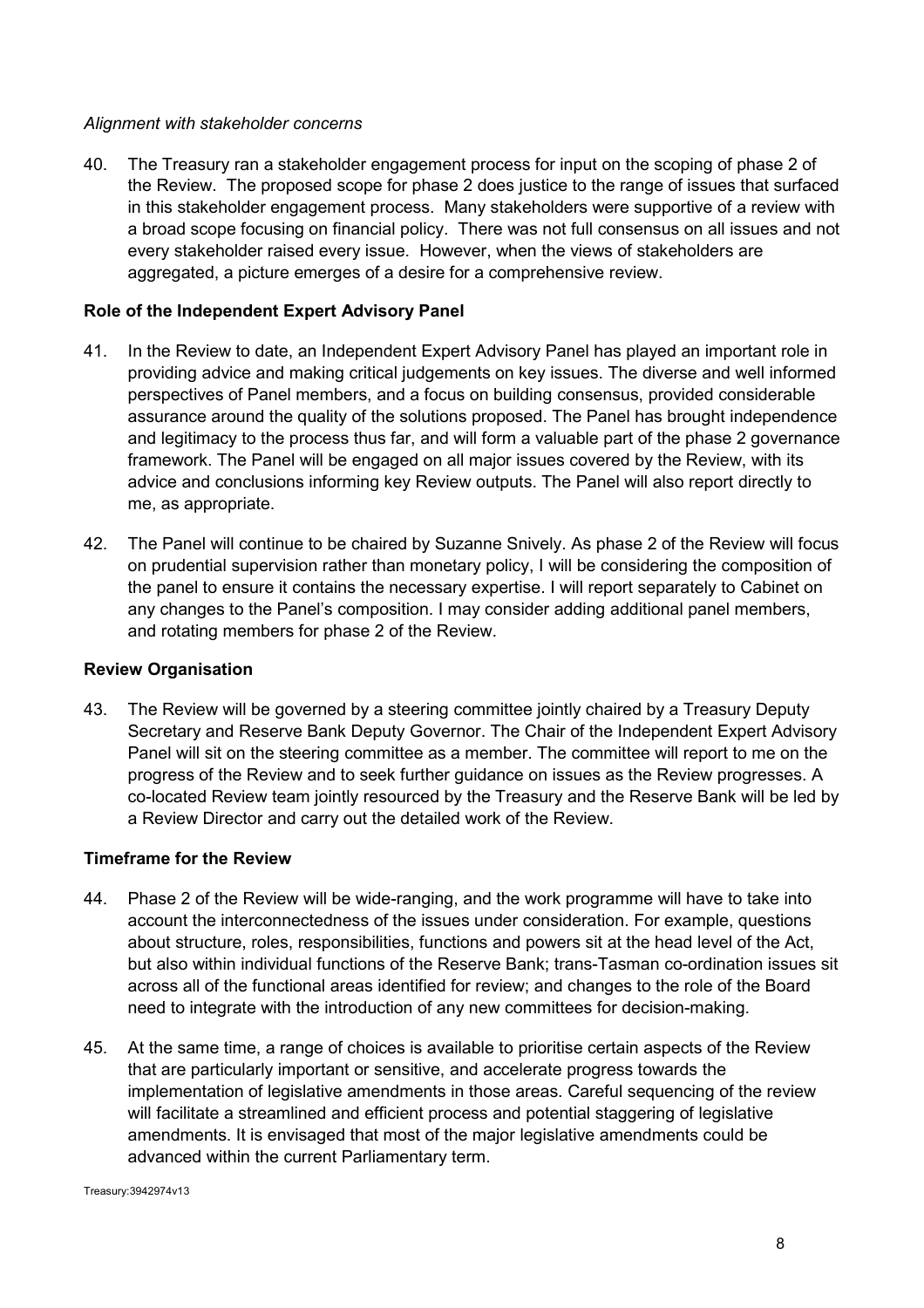46. As its first task, the Review team will develop a work programme for phase 2 of the Review and identify key deliverables. This will include advice on the prioritisation and sequencing of workstreams and timelines for the development and introduction of legislation.

### **Consultation**

- 47. This paper largely reflects the advice of the Independent Expert Advisory Panel and was jointly prepared by the Treasury and the Reserve Bank. The Department of Prime Minister and Cabinet has been informed of this paper.
- 48. I have consulted the Associate Ministers of Finance Hon. Shane Jones, Hon. David Parker, and Hon. James Shaw in the production of this paper. They will continue to assist in the review process as it develops.
- 49. As noted above, a stakeholder engagement process was run by the Treasury to obtain stakeholder input on the scope of phase 2 of the Review.

#### **Financial Implications**

- 50. There are no financial implications arising from the recommendations in this paper.
- 51. Changes to the Act may have financial implications if the Reserve Bank requires any additional resources to implement policy changes. I will report to Cabinet on any financial implications when progressing policy proposals.

#### **Human Rights**

52. There are no human rights implications arising from the recommendations in this paper.

#### **Legislative Implications**

- 53. There are no legislative implications arising from the recommendations in this paper.
- 54. Legislation will be required to amend the Act once the Review is complete. I will report to Cabinet on proposed options for reform as policy progresses.

#### **Publicity**

55. Since the coalition agreement was announced, there has been considerable media attention on what the Review will entail. To provide certainty to the financial markets, I intend to announce these Terms of Reference for the Review in June.

#### **Recommendations**

- 56. I recommend that Cabinet:
	- 1 **note** that on 6 November 2017 the Minister of Finance informed Cabinet of his intention to announce a Review of the Reserve Bank of New Zealand Act 1989 (the Review), to be undertaken in two phases [CAB-17-MIN-0495];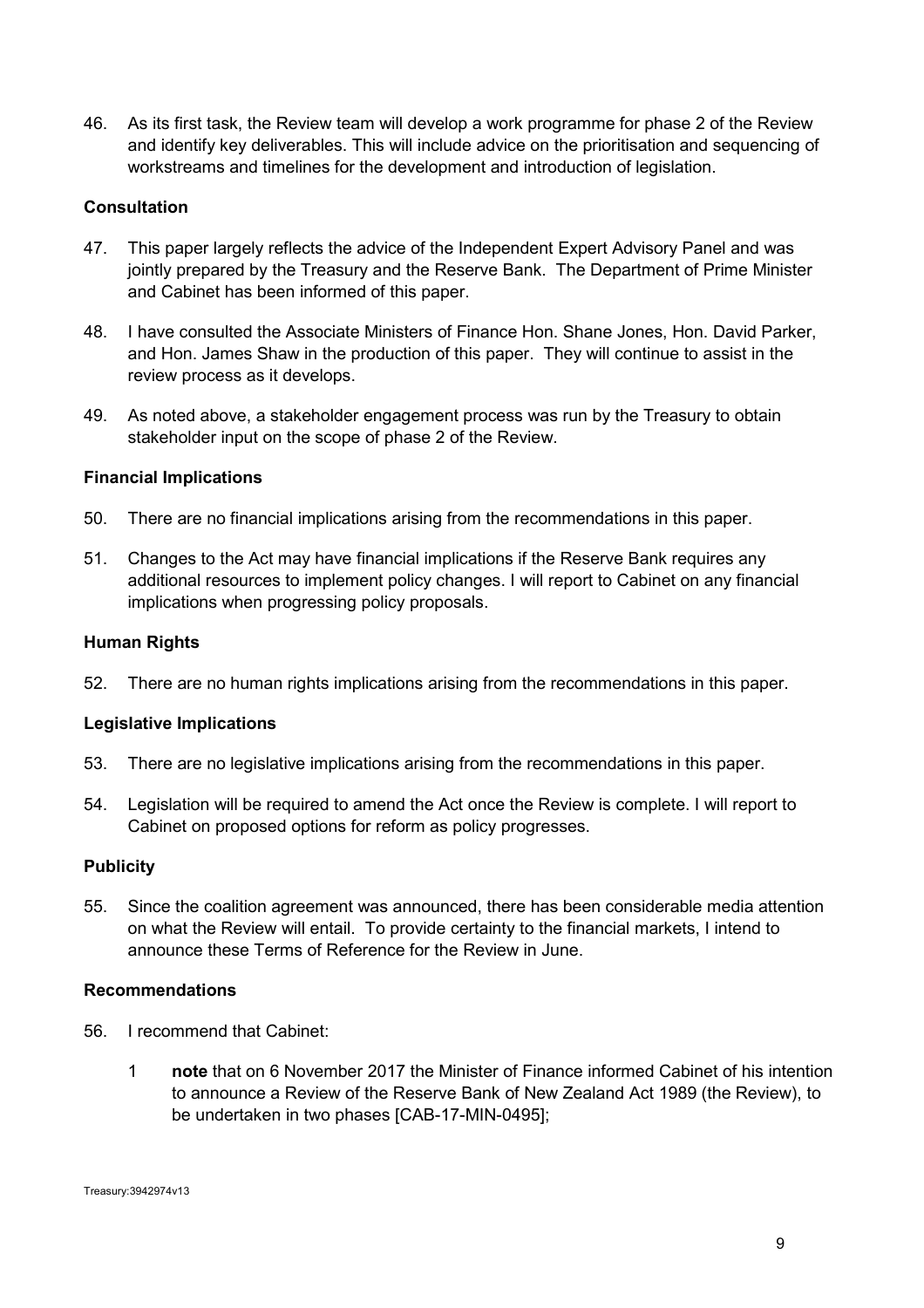- 2 **note** that on 19 March 2018 Cabinet agreed the recommendations of phase 1 of the Review, implementing changes to the objectives of monetary policy to give consideration to maximising employment alongside price stability and making provision for a committee decision-making model for monetary policy (CAB-18-MIN-0086);
- 3 **agree** that that in line with the Government's coalition agreement to review and reform the Reserve Bank Act 1989, phase 2 will now look at a range of other possible reforms to the Act;
- 4 **agree** to the attached Terms of Reference for phase 2 of the Review of the Reserve Bank Act that sets out a broad scope of areas to be considered during this phase;
- 5 **note** the proposed scope reflects the recommendations of the Independent Expert Advisory Panel (the Panel), the Reserve Bank, and the Treasury, and the range of issues raised in a stakeholder engagement process run in February and March 2018;
- 6 **note** the Terms of Reference propose that phase 2 of the Review be organised around the key topics of:
	- 6.1 Overarching objectives and the scope, coverage, and coherence of the legislation
	- 6.2 Institutional governance, and decision-making
	- 6.3 Trans-Tasman co-ordination
	- 6.4 Prudential regulation
	- 6.5 Supervision and enforcement
	- 6.6 Resolution and crisis management
	- 6.7 Macro-prudential policy
	- 6.8 Resourcing and funding
	- 6.9 Miscellaneous issues
- 7 **agree** that the scope of phase 2 will include considering whether to introduce deposit insurance, which the Cabinet Economic Development Committee has invited me to include in phase 2 [DEV-18-MIN-0031, 28 March 2018];
- 8 **note** that phase 2 will include consideration of monitoring and managing the risk that climate change poses to financial stability;
- 9 **note** that the Review will continue to be supported during phase 2 by the Panel;
- 10 **note** my intention to retain Suzanne Snively as Chair of the Panel for phase 2 of the Review, with her appointment ending at a date to be determined by the Minister of Finance;
- 11 **note** that I will report separately to Cabinet on the constitution of the Panel for phase 2 to ensure it contains the necessary expertise for this phase of the Review. I may consider adding additional members to the Panel, or rotating Panel members, for phase 2 of the Review;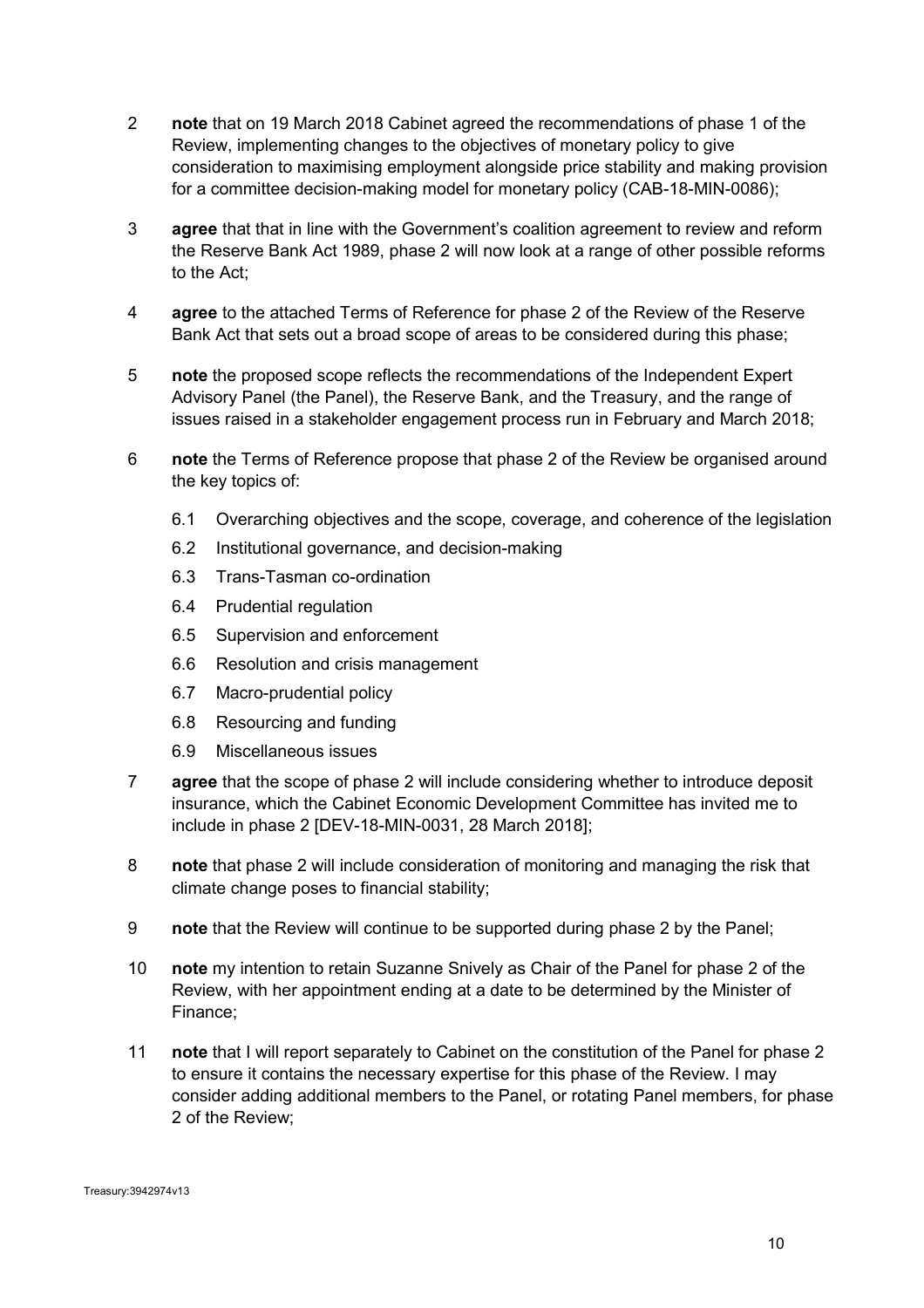- 12 **note** that the Review will be governed by a steering committee jointly chaired by the Treasury and the Reserve Bank reporting to me, and that the Chair of the Independent Expert Advisory Panel will sit on the steering committee as a member;
- 13 **note** that a co-located Review team jointly resourced by the Treasury and the Reserve Bank will carry out the work;
- 14 **note** that as its first task the Review team will develop a detailed work programme and identify key deliverables. This will include advice on the prioritisation and sequencing of workstreams and timelines for the development and introduction of legislation;
- 15 **note** that I intend to announce the attached Terms of Reference for phase 2 of the Review in June.

Authorised for lodgement Hon Grant Robertson **Minister of Finance** 

Date: